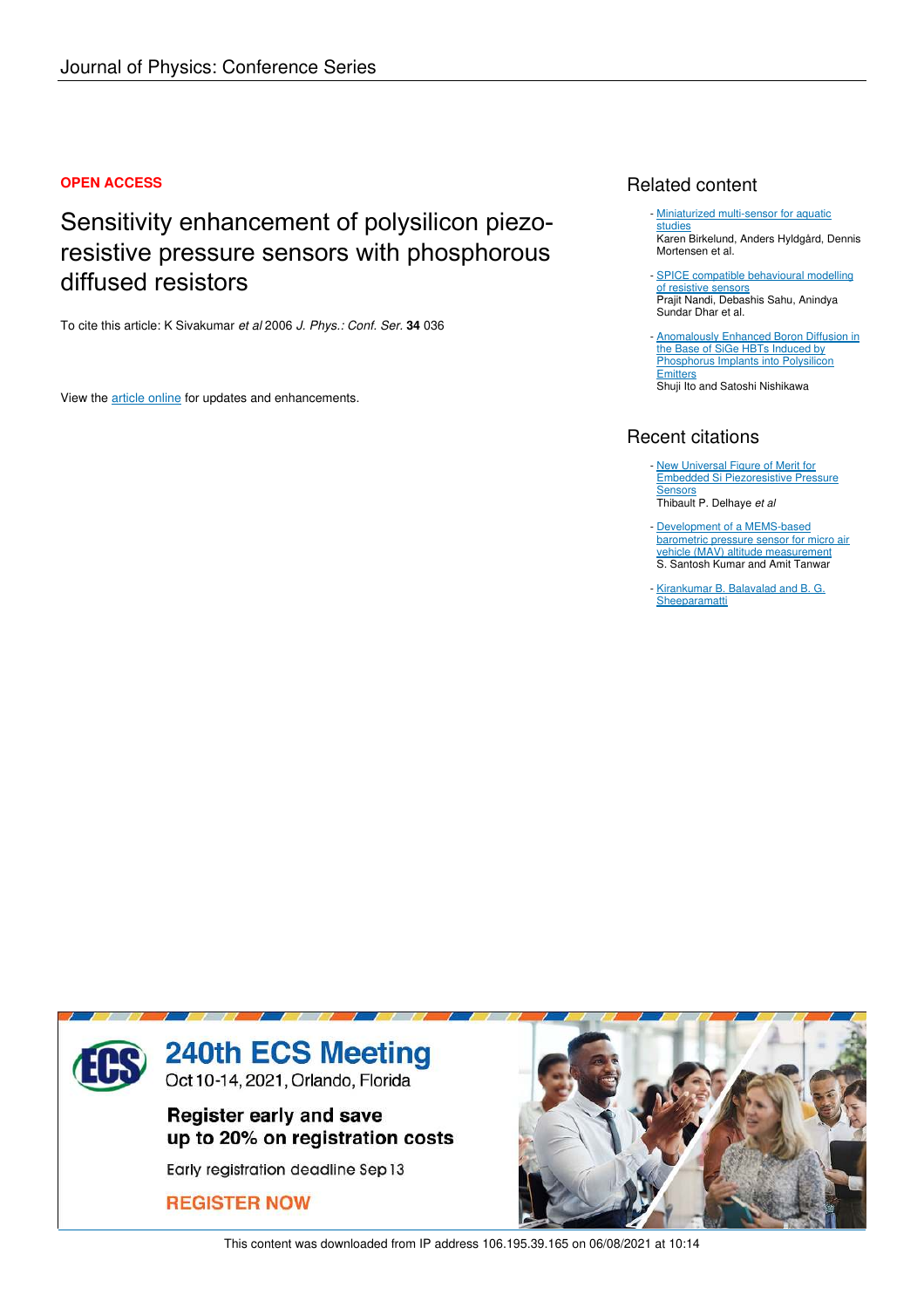## **Sensitivity Enhancement of Polysilicon Piezo-resistive Pressure Sensors with Phosphorous Diffused Resistors**

#### **K.SIVAKUMAR, N.DASGUPTA and K.N.BHAT #**

Microelectronics and MEMS Research Laboratory, Department of Electrical Engineering, Indian Institute of Technology Madras, Chennai -600 036, India.

# knbhat@ee.iitm.ac.in

#### **K.NATARAJAN**

Small signal Devices, Bharat Electronics, Bangalore-560 013, India.

**Abstract**. It is generally accepted that the piezo-resistive coefficient in single crystal silicon is higher when P-type impurities such as boron are used for doping the resistors. In this paper we demonstrate that the sensitivity of polycrystalline silicon piezo-resistive pressure sensors can be enhanced considerably when phosphorus diffusion source is used instead of boron dopant for realizing the piezo-resistors. Pressure sensors have been designed and fabricated with the polycrystalline piezo-resistors connected in the form of a Wheatstone bridge and laid out on thermal oxide grown on membranes obtained with a Silicon On Insulator (SOI) approach. The SOI wafers required for this purpose have been realized in-house by Silicon Fusion Bonding (SFB) and etch back technique in our laboratory. This approach provides excellent isolation between the resistors and enables zero temperature coefficient of the polysilicon resistor. The results obtained in our laboratory have clearly demonstrated that by optimizing the phosphorus diffusion temperature and duration, it is possible to achieve sensitivities in excess of 20mV /Bar for bridge input voltage of 10V, with linearity within 1% over a differential pressure range up to 10Bar (10<sup>6</sup> Pascal), and burst pressure in excess of 50 Bar as compared to the 10mV/Bar sensitivity obtained with boron doped polysilicon piezo-resistors. This enhancement is attributed to grain boundary passivation by phosphorous atoms.

*Key words*: Polysilicon, piezoresistive pressure sensor, SOI, Silicon Fusion Bonding*.*

#### **1. Introduction**

Piezo-resistive pressure sensors are easy to fabricate and do not require any complicated electronics. Conventional piezo-resistive pressure sensors are fabricated by implanting P-type resistors on N-type membrane. These sensors, however suffer from the disadvantage that the PN junction isolation of piezo-resistors becomes leaky at temperatures higher than 100 ºC. This problem can be overcome by fabricating the pressure sensors on the SOI substrate as the oxide isolation between piezo-resistors can withstand high temperatures<sup>1</sup>. Polysilicon is used as a piezo-resistive material because of the advantage that temperature coefficient of resistivity (TCR) can be made zero by suitably adjusting the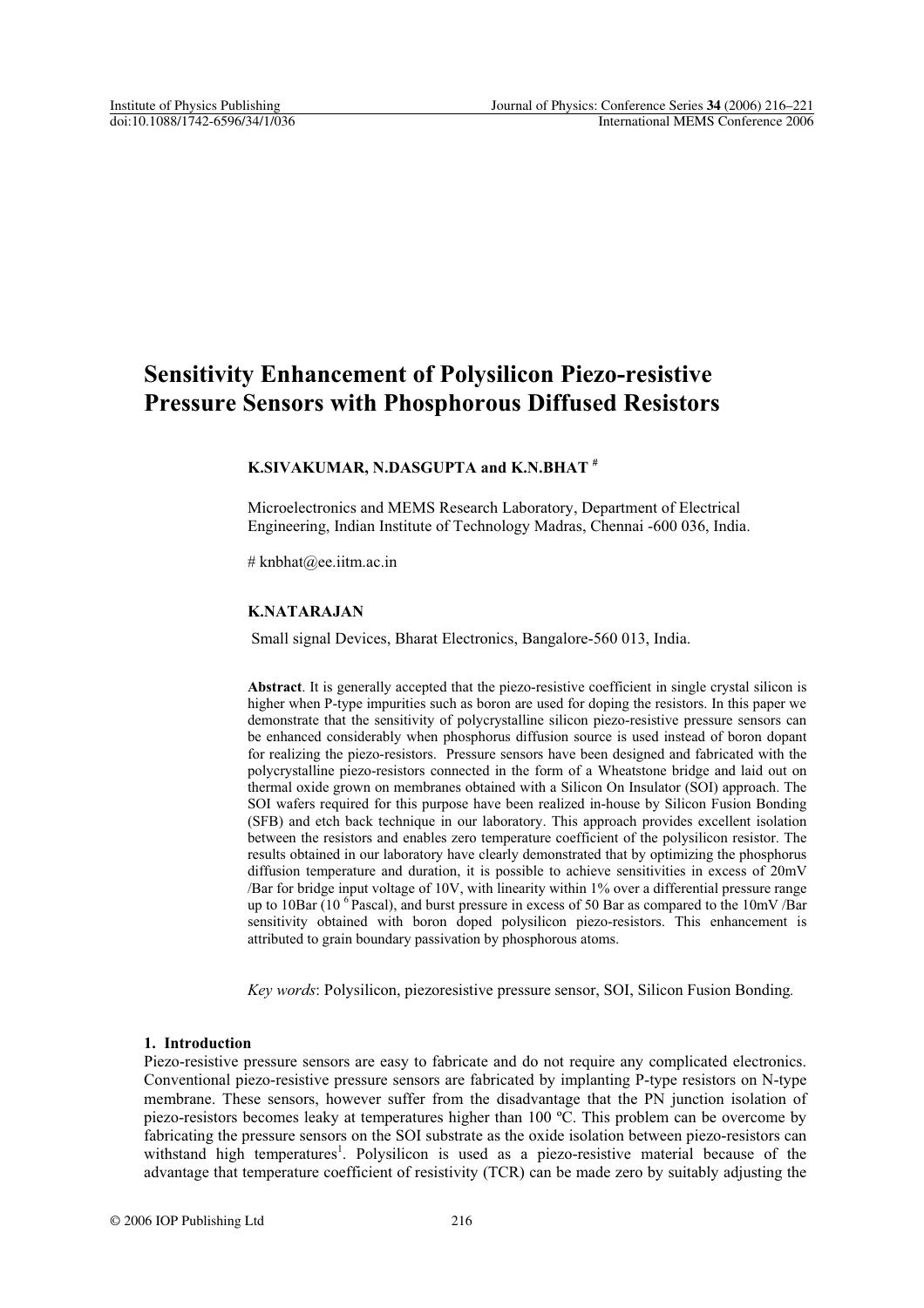doping concentration<sup>2</sup>. However, the sensitivity of the polysilicon piezo-resistive pressure sensors is always lower compared to the single crystalline piezo-resistive pressure sensor because of the lower gauge factor of polysilicon than that of single crystalline silicon<sup>3</sup>.

This paper discusses the fabrication of SOI polysilicon piezo-resistive pressure sensor. The optimization of phosphorous diffusion schedule to enhance the sensitivity of the sensors is also presented. The fabricated devices are packaged and tested at various temperature and pressure. The sensitivity of the pressure sensors fabricated with phosphorous diffused resistors and boron implanted resistors are compared.

#### **2. Fabrication of SOI polysilicon piezoresistive pressure sensors**

2.1. Realization of SOI wafer

The SOI wafer has been realized by Bonded and Etch back SOI (BESOI) technique and this consists of the following steps:

(1) Chemical treatment: Two 200 µm double side polished wafers were cleaned by standard cleaning procedure. One of the wafers was thermally oxidized to grow an oxide thickness of 2000Å. Both these wafers were given standard RCA1 and RCA2 cleaning to make their surfaces hydrophilic.

(2) Pre Bonding: The wafers were brought into contact in the Substrate Bonder (Karl-Suss SB6) at 450 ºC in vacuum.

(3) Annealing: The pre bonded wafer was annealed at 1050 ºC in wet oxygen ambient for 2 hours to increase the bond strength.

(4) Etching: The bonded wafer was etched from the top side by 80 % KOH at 75 ºC while protecting the bottom side of the wafer by  $SiO<sub>2</sub>$  as masking layer. The etching was carried out till a membrane thickness of 15um was achieved.

These process steps are shown in the following diagram.



(a)Oxidize and clean (b) Bond (c) Etch back

Fig. 1. BESOI wafer fabrication steps.

#### 2.2. Fabrication of Pressure sensor

The front surface of the SOI substrate was protected by growing a thermal oxide. KOH etching was carried out through a window opened on the bottom surface of the substrate to realize the membrane. Buried oxide layer (BOX) in the SOI wafer was used as etch stop layer. SiO<sub>2</sub> layer of 2000 Å was grown thermally on SOI layer and polysilicon of thickness 0.6um was deposited by Low Pressure Chemical Vapour Deposition (LPCVD) technique. The polysilicon layer was annealed at 1000 ºC for 1 hour in  $N_2$  ambient to relieve the stress. Polysilicon was doped with boron in one set of wafers and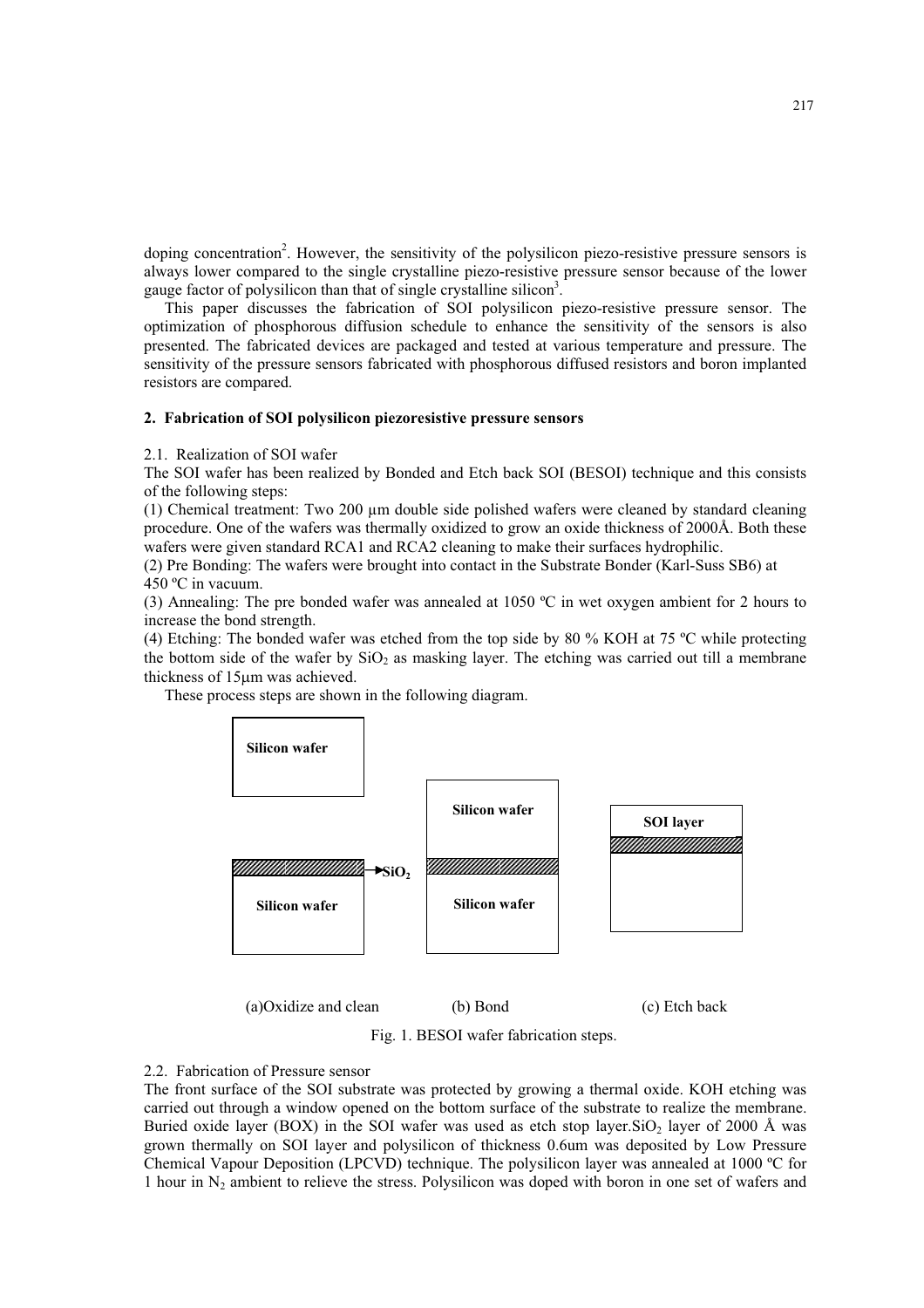with phosphorous for another set of wafers. In case of boron doping, implantation dose of  $1.5x \times 10^{-15}$ cm <sup>-2</sup> with an energy of 80 keV was used. Implanted devices were annealed at 950 °C for 20 minutes. In the case of phosphorous doping, optimized diffusion schedule explained in section 3 is used. Then polysilicon was patterned. Aluminum metallization was carried out to connect the polysilicon resistors in Wheatstone bridge. The schematic diagram of the pressure sensor is shown in fig.2.



Fig. 2. Schematic diagram of the pressure sensor.

#### **3. Phosphorous diffusion schedule optimization for sensitivity enhancement**

The polysilicon doping with phosphorous was carried out at various diffusion temperatures varying from 800 ºC to 900 ºC and pressure sensors were fabricated for all cases of diffusion temperatures by following the steps explained in the section 2.2. Devices were tested at the wafer level by mounting them on a vacuum chuck of the probe station. The membrane is thus subjected to a differential pressure of 1 Bar by creating vacuum on the bottom side of the membrane using a vacuum pump connected to the chuck. The sensitivities of all the devices were thus measured initially at 1 bar, prior to the packaging. The results obtained on the sensors fabricated using polysilicon piezo-resistors doped by phosphorous diffusion in the temperature range 800 °C to 900 °C are shown in fig.3. It can be seen that phosphorous incorporation at higher diffusion temperature results in considerably higher sensitivity. However temperatures above 900 °C were not preferred because the values of the piezoresistors reduced well below the designed value of  $1k\Omega$ . Also in those cases significant improvement in the sensitivity was not achieved. Therefore phosphorous diffusion at 900 ºC for 30 minutes was chosen as optimum process schedule to achieve best sensitivity and for further packaging and Testing.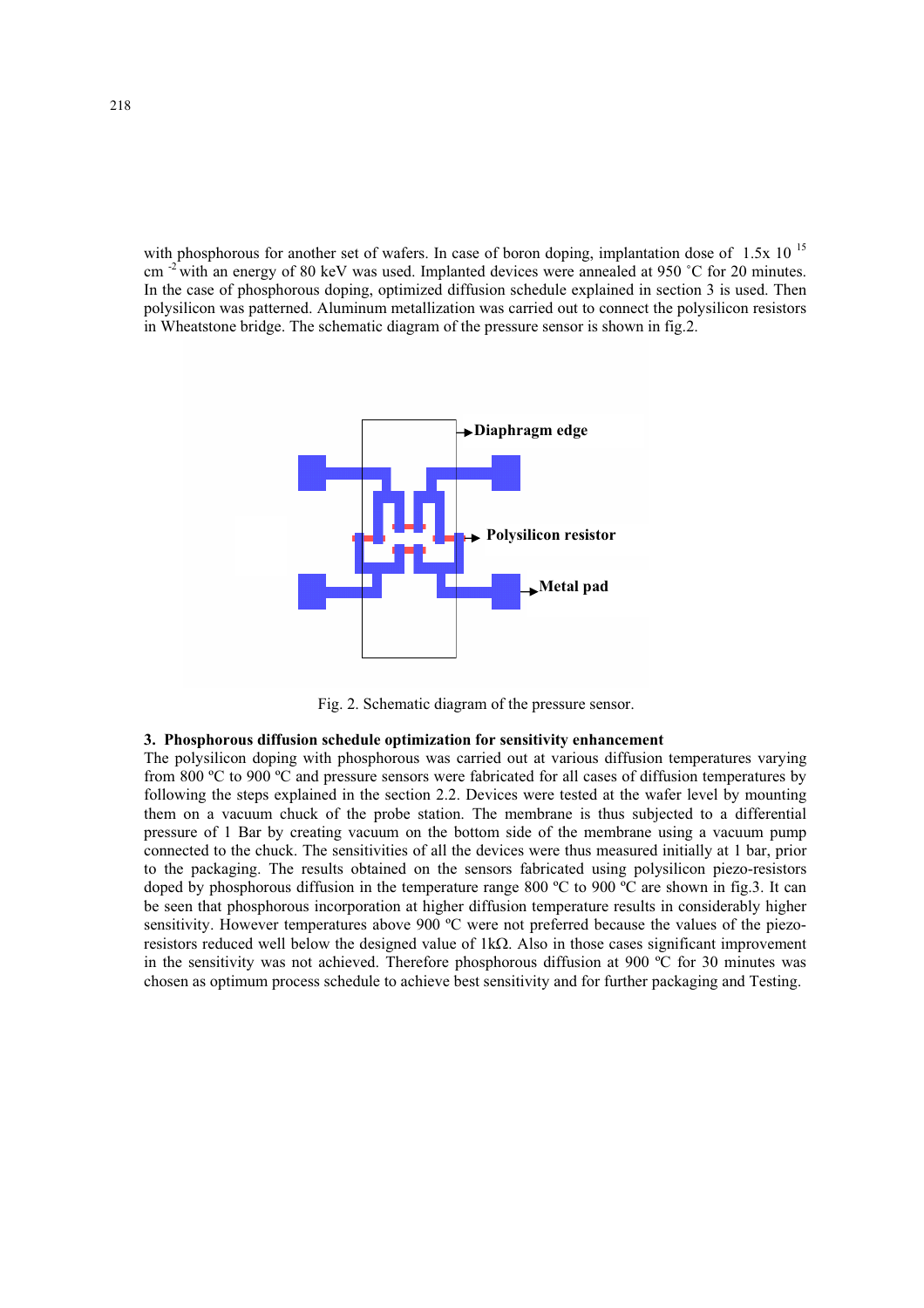

Fig.3. Sensitivity of pressure sensor versus Phosphorous diffusion temperature .

#### **4. Results and Discussions**

The individual devices pressure sensors were diced from the wafer form and packaged in TO39 headers. Devices were mounted in specially designed jig and tested up to 10 bar pressure using  $N_2$  gas from the cylinder. The results comparing bridge output voltage versus pressure characteristics of boron implanted devices and phosphorous diffused device are shown in the fig.4. Devices were also tested at various temperatures ranging from 30  $^{\circ}$ C to 80  $^{\circ}$ C with various pressures. These results are shown in fig.5 and in fig.6.

It may be noted from the fig.4 that both phosphorous diffused and boron implanted pressure sensors with 15  $\mu$ m diaphragm thickness showed a linear variation of output voltage with change in pressure up to 10 bar. Phosphorous diffused devices showed higher sensitivity of 2mV/V/Bar as compared to the sensitivity of 1mV/V/Bar obtained on the devices with boron implanted piezoresistors. The enhancement in the sensitivity obtained with phosphorous diffused piezo-resistors is attributed to the polysilicon grain boundary passivation by phosphorous atoms<sup>4</sup>. The probability of grain boundary segregation is higher in the case of phosphorous whereas it is not significant in the case of boron<sup>5</sup>. When devices were tested at temperatures from 30°C up to 80 °C, only marginal change in the output voltage at various pressures was observed due to negligibly small TCR of optimally doped polysilicon piezo-resistors.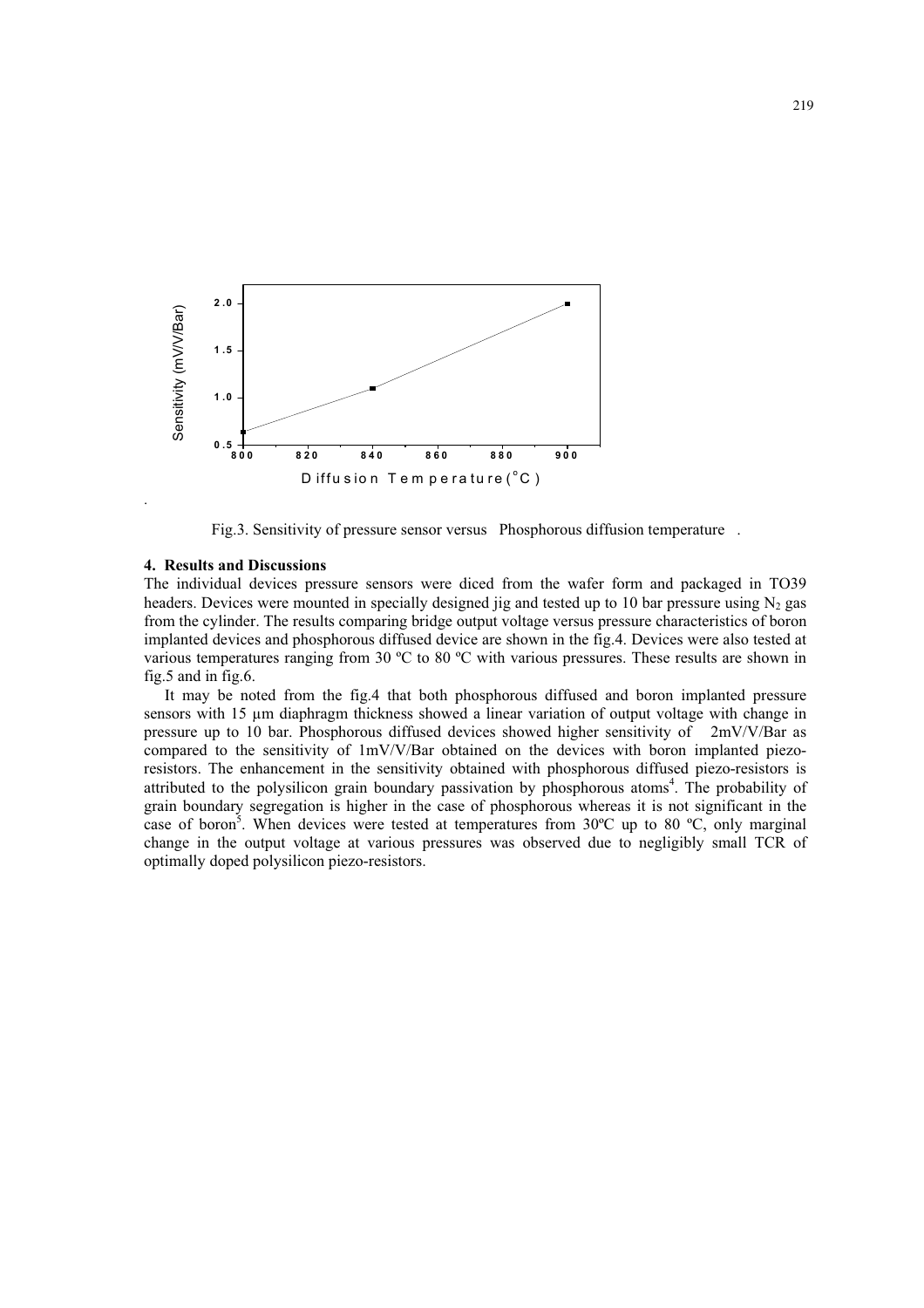

Fig. 4. Comparison of boron implanted device and phosphorous doped device characteristics.



Fig .5. Characteristics of phosphorous diffused device with respect to temperature at various pressures.